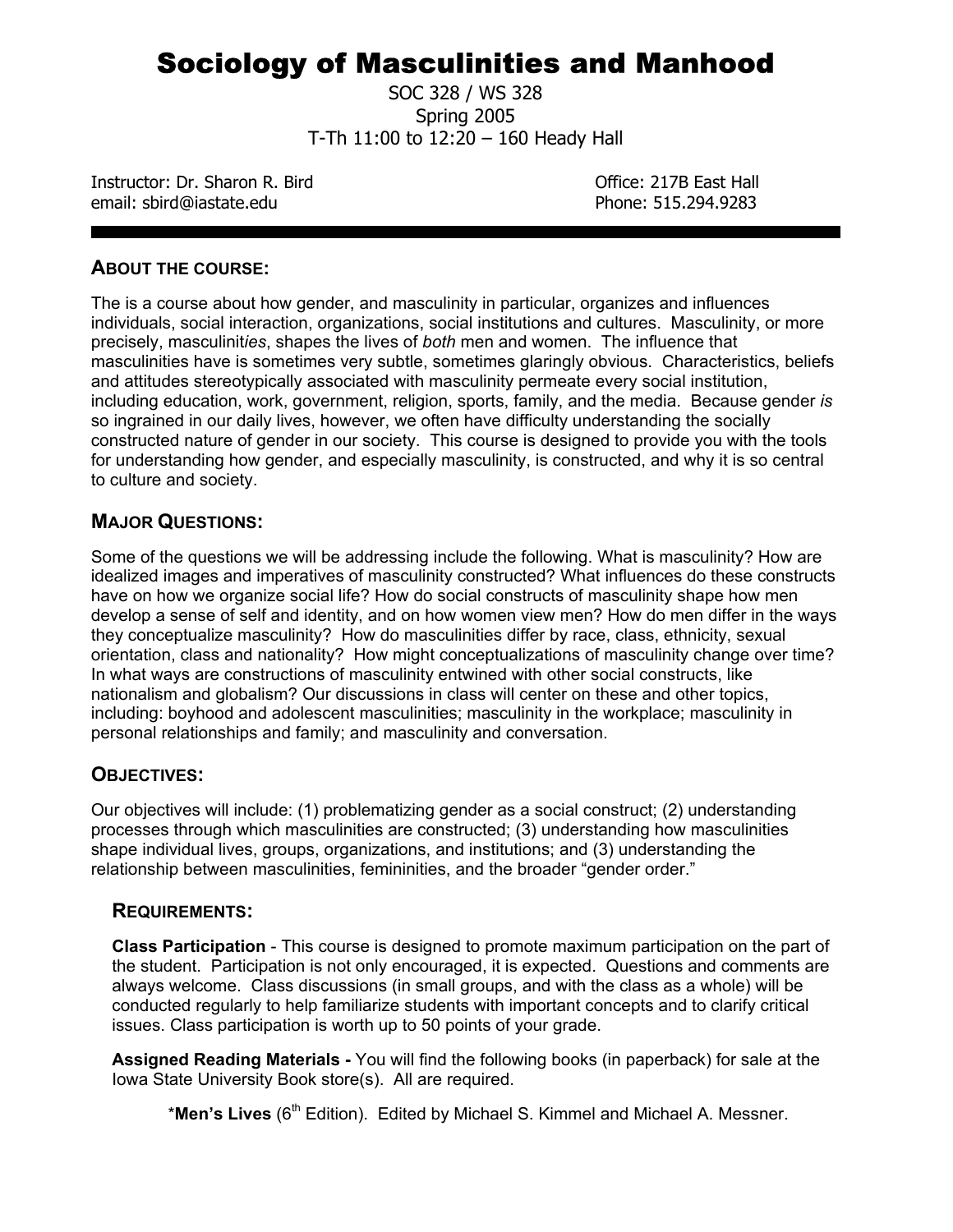(2004, Boston: Allyn and Bacon).

\***Nine Lives: Adolescent Masculinities, the Body and Violence***.* James W. Messerschmidt (2000, Boulder, CO: Westview Press).

\***Queer Man on Campus.** Patrick Dilley (2002, New York: Routledge).

**Discussion Leader Group Project**. In addition to the participation expectations outlined above, each student (as a member of a small group) will be responsible for a class presentation over an assigned reading on men and masculinities supplemented by related research articles. Your duties as a member of a discussion leader group will involve (a) doing a verbal presentation of an assigned research article and a related research article (identified by group member(s)), (b) presenting the class with key questions about the most important issues of the article, and (c) writing and turning in an independent review of the assigned reading. *\*See Directions for Discussion Leader and Research Paper* handout. The presentation/research assignment is worth up to 100 points of your overall grade.

**Examinations** - There will be one mid-term and a final exam for this course. Exam dates are listed in the class schedule. You are responsible for being in class to receive the mid-term and final exams and for turning each in by scheduled due dates. Each exam is worth up to 100 points.

**Homework Assignment** – There will be 1 homework assignment. This assignment is designed to help you further develop your interests in and understanding of particular issues regarding gender. This assignment represents up to 50 points of your overall grade. Specific instructions for these assignments will be distributed in class.

**Spelling and Grammar** - Students are expected to use correct spelling and grammar on all assignments. The instructor reserves the right to deduct points from homework assignment for incorrect spelling.

## **CLASS POLICIES:**

- 1. Discussion of issues is **ALWAYS** welcome. Feel free to ask questions, raise relevant points, and otherwise contribute to class discussion at any time.
- 2. Class participation is vital for this course. Failure to attend will negatively affect your grade for the course.
- 3. Reading the newspaper, sleeping, random chit-chat, or any other behavior that is distracting to the class will not be tolerated.
- 4. You are responsible for all information (including *handouts*, *announcements*, etc.) given in class. Failure to obtain information or receive announcements in class is no excuse for missing assignments or for turning assignments in late.
- 5. Assigned readings **MUST** be completed before the student comes to class. It is the student's responsibility to have all of the reading completed on time.
- 6. **NO EXTRA CREDIT.** No late assignments accepted.
- 7. Cheating is unwise. If you are caught cheating or helping someone else cheat, you will:
	- a. receive an F on the test/assignment.
	- b. receive an F for the class.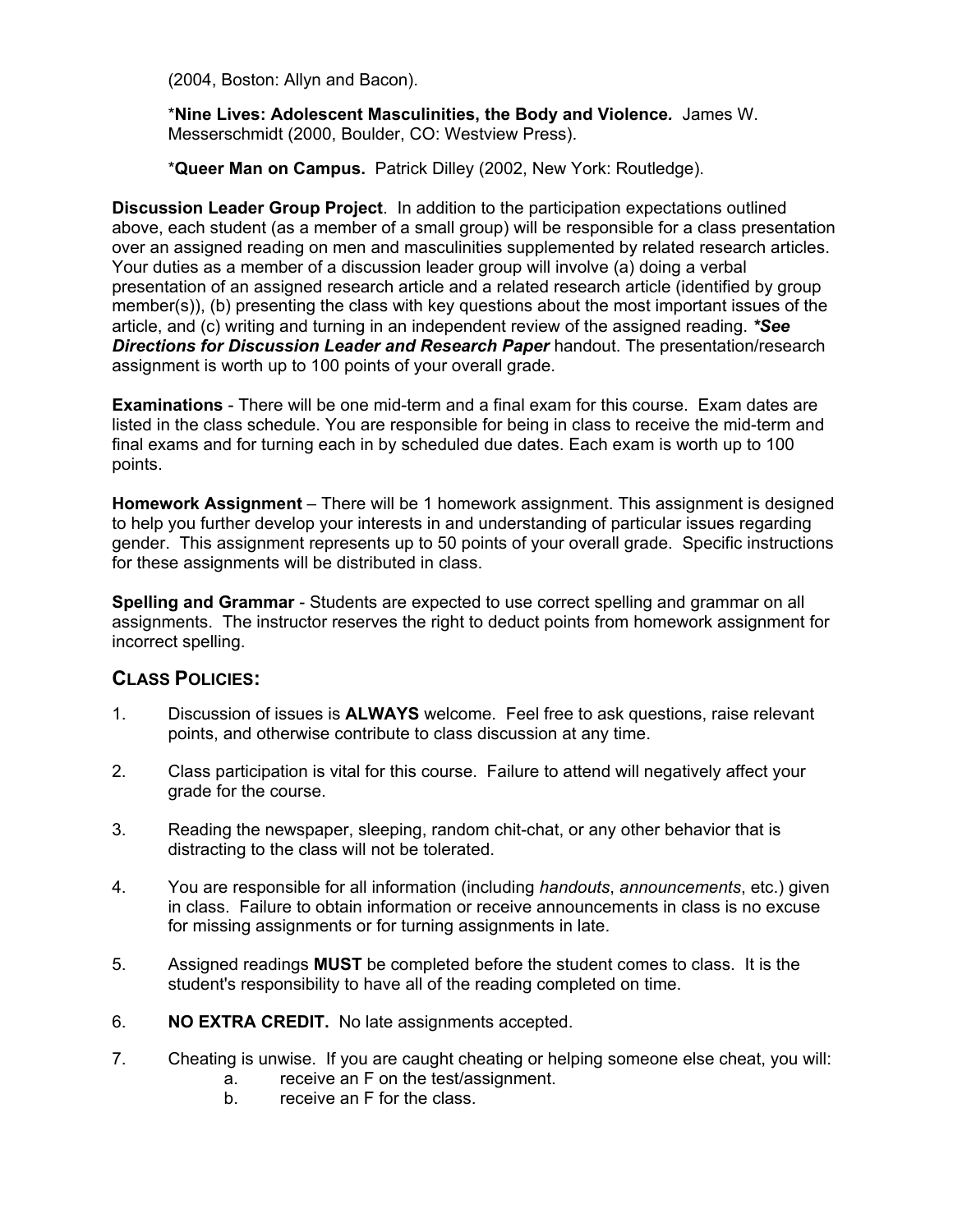- 8. Plagiarism is a form of cheating. Under no circumstances should you even think about plagiarizing. The penalty for plagiarism is indicated above (#7). If you are uncertain as to what *plagiarism* means, just ask me!
- 9. If you have a disability, either temporary or permanent, that might affect your ability to perform in this class please inform me as soon as possible so that we can work together to ensure that appropriate accommodations are made.
- 10. The Sociology Code of Ethics for Human Relations states: "The Department of Sociology is committed to providing a professional and educational environment free of discrimination and harassment. The department's Code of Ethics for Human Relations and procedures for filing complaints of discrimination or harassment are posted on bulletin boards on all five floors of East Hall. For more information, see also the ISU Student Handbook: http//www.public.iastate.edu/~deanstdt\_info/hand5.html.
- 11. Course lectures, readings, and discussions will, from time to time, include potentially sensitive materials. We will, for example, talk about men and women as victims of hazing, abuse, and rape. We will also discuss sexually explicit language and male cultures, and links between homosexuality, masculinity, and hate crimes. Students who wish to avoid these issues entirely are strongly encouraged to reconsider their enrollment in the course. Any student who finds a particular issue too sensitive will not be required to participate in discussions, but is nonetheless responsible for learning the material.
- 12. Grading:

| <b>POINT DISTRIBUTION</b>                      |            | <b>GRADE SCALE</b>        |             |  |
|------------------------------------------------|------------|---------------------------|-------------|--|
| Participation                                  |            | Grade Assigned            | Point Range |  |
| In-Class Assignments<br>٠<br>and Participation | 50 points  | $\mathbf{A}$              | $419 - 450$ |  |
| Discussion Leader                              | 100        | $A-$                      | $405 - 418$ |  |
| Written Assignment                             | 50         | $B+$                      | $387 - 404$ |  |
|                                                |            | B                         | $374 - 386$ |  |
| Quizzes                                        |            | $B-$                      | $360 - 373$ |  |
| Quiz 1                                         | 25         | $C+$                      | $342 - 359$ |  |
| Quiz 2<br>٠                                    | 25         | $\mathcal{C}$             | $329 - 341$ |  |
| Exams                                          |            | $C-$                      | $315 - 328$ |  |
| Mid-Term                                       | 100        | $D+$                      | $297 - 314$ |  |
| Final                                          | 100        | D                         | $284 - 296$ |  |
| <b>TOTAL</b>                                   | 450 points | $\boldsymbol{\mathrm{F}}$ | 283 & below |  |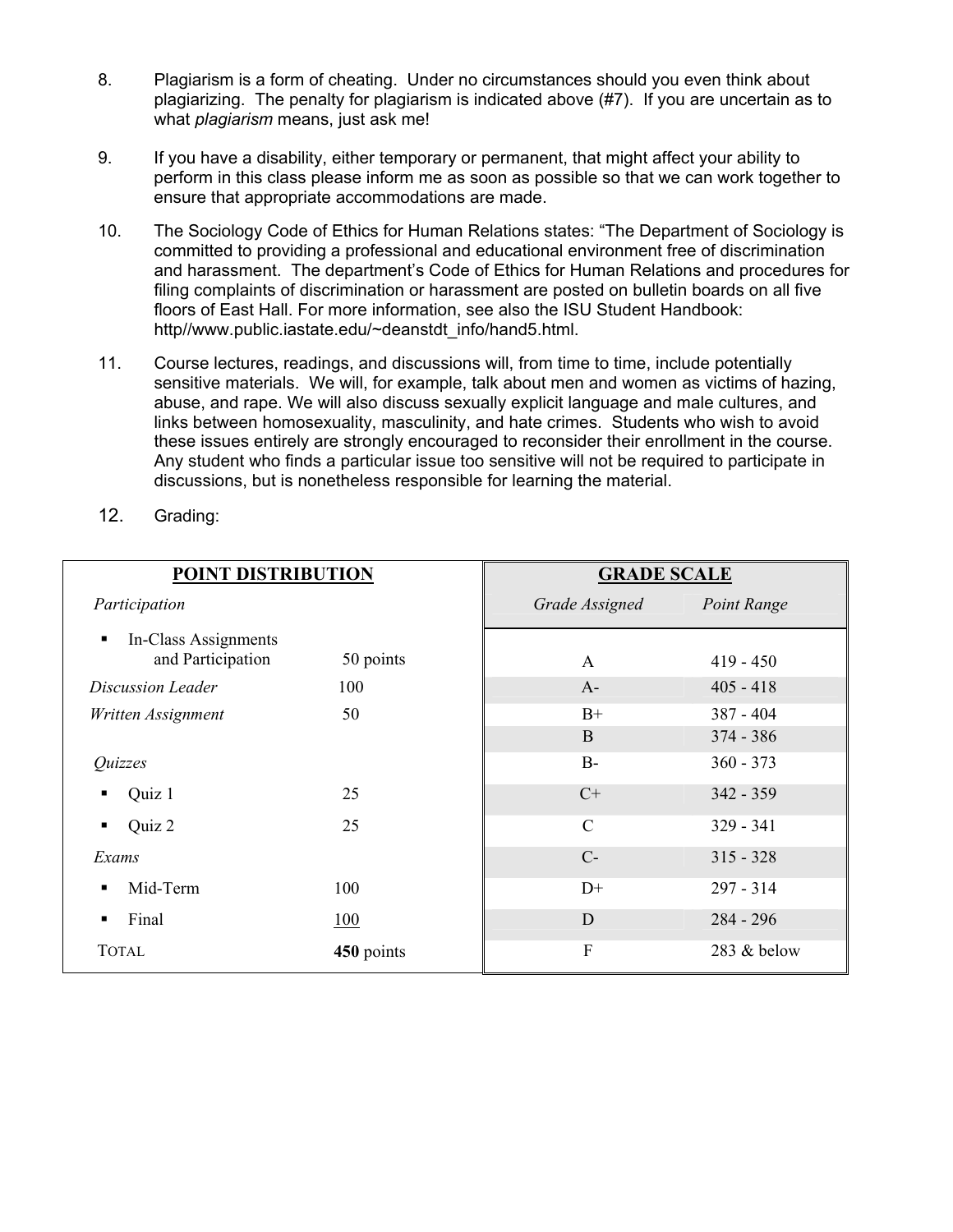# Sociology of Masculinities and Manhood COURSE SCHEDULE

SOC 328 / WS 328 Spring 2005

## **PART I: MASCULINITIES IN SOCIOLOGICAL PERSPECTIVE**

Fifteen years ago, male social scientists finally realized that we had a gender, and that masculinity could be constructed as problematic. . . Those early works generalized from a white, middle-class, heterosexual masculinity so that *that* masculinity was cast as normative and individual experiences were measured against that construction. . . We've begun to understand that the construction of masculinity contains a political dynamic, a dynamic of power, by which 'the other' is created and subordinated. (Kimmel 1990, 95)<sup>1</sup>

#### Jan. 11 Tu *Introduction (Course Goals and Objectives): Studying Men and Masculinities in Sociological Perspective*

- READ: Introduction, pp. ix xvii in *Men's Lives* (Kimmel and Messner)
- DISCUSS: Theories and research methods for studying gender.

### 13 Th *The Social Construction of Gender*

- READ: "How to Build a Man" by Fausto-Sterling, Pp. 342-346 in *Men's Lives.*
- READ: "What it Means to be Gendered Me" by Betsy Lucal (reserve)
- DISCUSS: We, as a society, construct what it means to be a woman or man, feminine or masculine, through an elaborate system of practices, physical and symbolic structures, and ideologies. What are the costs and benefits of how we (society) construct gender?

#### 18 Tu *How Gender Organizes Social Life / How Masculinities Organize Social Life*

- **DISCUSS**: How do institutionalized social practices and arrangements encourage women and men to pursue different daily routines and long term goals? How do structures of class and race shape gender relations (and visa versa)?
- 

#### 20 Th *Hegemonic and Other Forms of Masculinity*

- READ: "Lives at the Center of the Periphery. . . Chinese American Masculinities . . ." by Chen. Pp. 48-65 in *Men's Lives*.
- READ: "Coming to Terms: Masculinity and Physical Disability" by Gerschick and Miller. Pp. 349362 in *Men's Lives*.
- DISCUSS: Dominant constructions of masculinity encourage men to evaluate themselves and others in relation to ideals that few men actually attain. Why don't more men overtly resist dominant ideals of masculinity? Do women also support these ideals? If so, why/how?

## **PART II: GENDERING BOYS' LIVES**

 $\overline{a}$ 

#### Jan. 25 Tu *Theorizing Identity: How Do Individuals Come to Understand Dominant Gender Ideals?*

• READ: "Warrior Narratives in the Kindergarten Classroom: Renegotiating . . .?" by Jordan and Cowan. Pp. 103-115 in *Men's Lives*. [**Student Presentation**]

<sup>1</sup> Kimmel, Michael. 1990. "After Fifteen Years: The Impact of the Sociology of Masculinity on the Masculinity of Sociology." Pp. 93-109 in *Men, Masculinities, and Social Theory*, edited by Jeff Hearn and David Morgan. London: Unwin Hyman.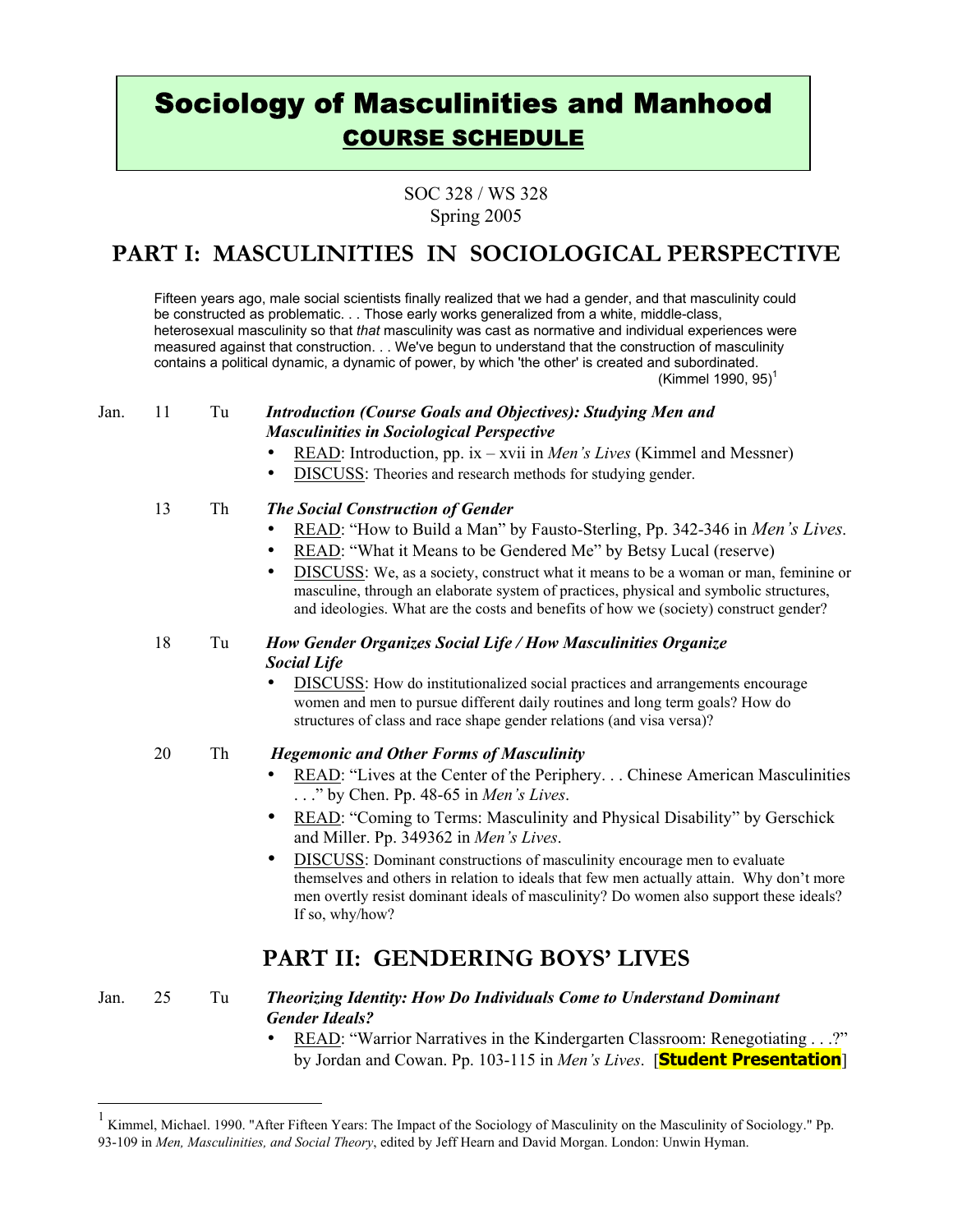| Jan. | 27 | Th                  | <b>Theorizing Identity: How Do Individuals Come to Understand Dominant</b><br><b>Gender Ideals?</b><br>READ: "Barbie Girls versus Sea Monsters" by Messner. Pp.87-102 in Men's<br>Lives.<br>VIDEO: Small Ball: A Little League Story                                                                                                                                                                                                                                                                                                    |
|------|----|---------------------|-----------------------------------------------------------------------------------------------------------------------------------------------------------------------------------------------------------------------------------------------------------------------------------------------------------------------------------------------------------------------------------------------------------------------------------------------------------------------------------------------------------------------------------------|
| Feb. | 1  | Tu                  | <b>Theorizing Identity: How Do Individuals Come to Understand Dominant</b><br><b>Gender Ideals?</b><br>READ: "Memories of Same-Sex Attractions" by Savin-Williams. Pp. 116-132 in<br>Men's Lives. [Student Presentation]<br><b>HOMEWORK #1 DISTRIBUTED</b><br>٠                                                                                                                                                                                                                                                                         |
|      | 3  | Th                  | <b>Theorizing Identity: Constructing Self Through Narrative and Practice</b><br>READ: "Making a Name For Yourself" by Ferguson. Pp.154-166 in Men's Lives.<br>DISCUSS: What stories about yourself give your life coherence? Do boys and men<br>engage in particular practices that construct and give coherence to personal self concept?                                                                                                                                                                                              |
|      | 8  | Tu                  | Case Study: Identity, The Body, Sexuality and Power<br>READ: "Ch. 1: Introduction" by Messerschmidt. Pp.1-24 in Nine Lives.<br><b>DISCUSS:</b> What is Structured Action Theory? What are "oppositional" masculinities?<br>Why does Messerschmidt use life history analysis to explore links between family<br>relationships, schools and adolescent male sexual violence? How did Messerschmidt<br>collect his data?                                                                                                                   |
|      | 10 | Th                  | Case Study: Identity, The Body, Sexuality and Power<br>READ: "Chapter 2: Sam, John and Zach" and "Chapter 3: Hugh, Perry and<br>Lenny" by Messerschmidt. Pp. 25-80 in Nine Lives.<br>DISCUSS: What similarities and differences describe the family and school lives of<br>these adolescent boys? Are adolescent girls and boys socialized to confront emotional<br>problems in the same ways?                                                                                                                                          |
|      | 15 | Tu                  | Case Study: Identity, The Body, Sexuality and Power<br>READ: "Chapter 4: From Predisposition to Violent Event" by Messerschmidt.<br>Pp. 81-106 in Nine Lives.<br>DISCUSS: Messerschmidt argues that a "culture of cruelty" exists among adolescent<br>males in schools. Why? How do boy's relations in families support or undermine the<br>culture of cruelty in schools? What's the difference between a solitary and a social<br>offender? Why are the body and sexuality so central to adolescent relations of power<br>among boys? |
|      | 17 | Th                  | Case Study: Identity, The Body, Sexuality and Power<br>READ: "Chapter 6: Nonviolence and Social Change" by Messerschmidt. Pp.<br>133-145 in Nine Lives.                                                                                                                                                                                                                                                                                                                                                                                 |
|      | 22 | $\operatorname{Tu}$ | <b>Summary: Masculinity and Identity</b><br>VIDEO: Boys Will be Men: A Documentary<br>Review for <b>FIRST EXAM</b><br>$\bullet$                                                                                                                                                                                                                                                                                                                                                                                                         |
|      | 24 | Th                  | <b>FIRST EXAM</b>                                                                                                                                                                                                                                                                                                                                                                                                                                                                                                                       |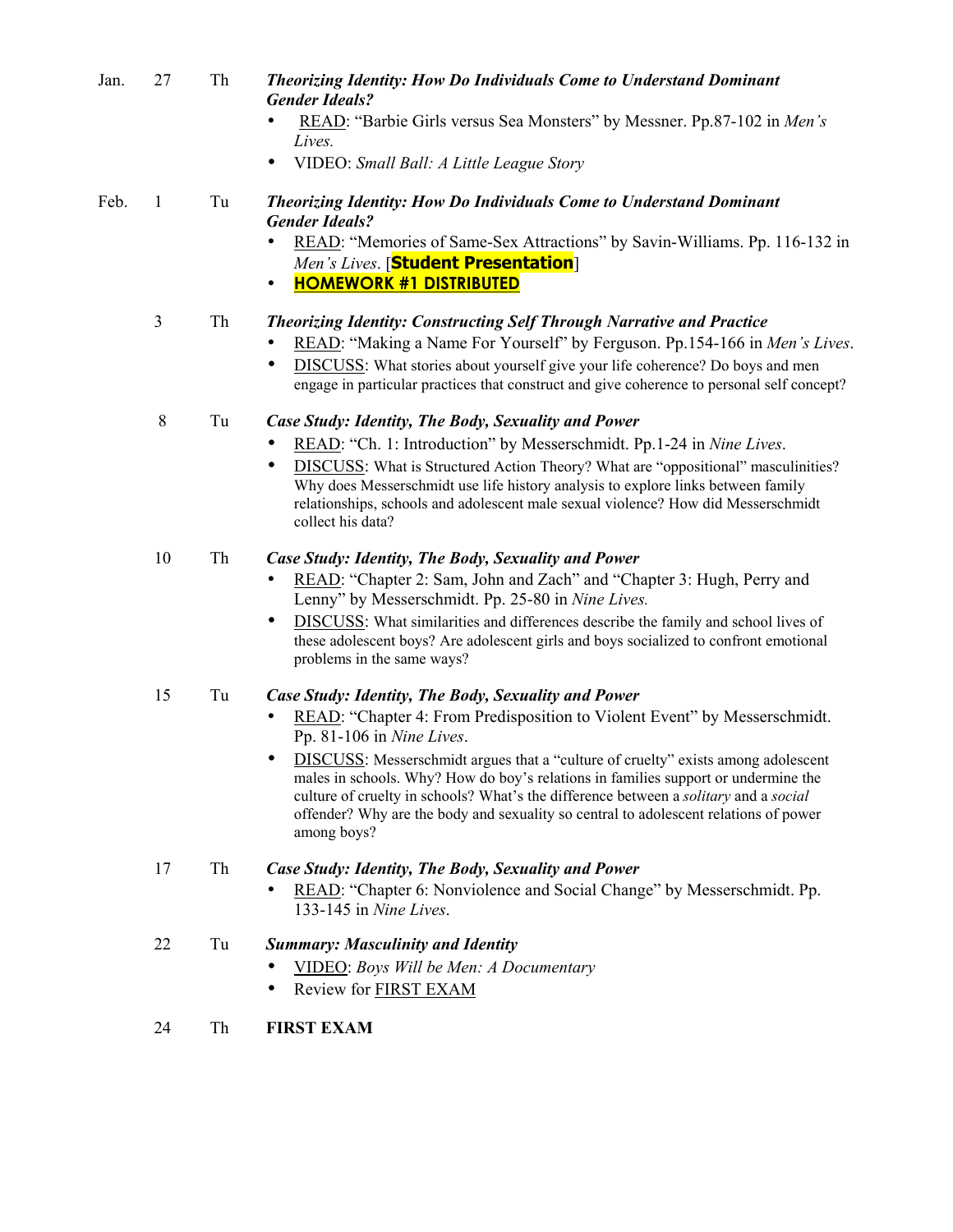# **PART III: MASCULINE SUBCULTURES AND MEN'S RELATIONSHIPS**

| Mar.  | $\mathbf{1}$ | Tu | Men in College: Heterosexual Male Bonding and Power Relations<br>READ: "The Fraternal Bond as a Joking Relationship: A Case Study" by<br>Lyman. Pp. 169-178 in Men's Lives.<br>READ: "Fraternities and Collegiate Rape Culture: Why Are Some Fraternities<br>More Dangerous Places for Women?" by Boswell and Spade. Pp. 179-189 in<br>Men's Lives.<br><b>DISCUSS:</b> How and why, according to Lyman, do bonds of friendship between young<br>men differ from bonds of friendship between women? What makes some social settings<br>more or less dangerous for women? |
|-------|--------------|----|-------------------------------------------------------------------------------------------------------------------------------------------------------------------------------------------------------------------------------------------------------------------------------------------------------------------------------------------------------------------------------------------------------------------------------------------------------------------------------------------------------------------------------------------------------------------------|
|       | 3            | Th | Men in College: Anti-Rape and Anti-Violence Initiatives<br><b>GUEST SPEAKER: MacGarret Becker, Men's Outreach - ISU Women's Center.</b><br>READ: "AntiRape Rules" by Schultz. Pp. 218-223 in Men's Lives.<br><b>HOMEWORK #1 DUE</b><br>$\bullet$                                                                                                                                                                                                                                                                                                                        |
|       | 8            | Tu | Men in College: Gay Men and Masculinity<br>READ: Queer Man on Campus by Dilley, chapter 2.<br>NOTE: This chapter will require more than one reading.                                                                                                                                                                                                                                                                                                                                                                                                                    |
|       | 10           | Th | Men in College: Gay Men and Masculinity<br>READ: Queer Man on Campus by Dilley, chapter 4.                                                                                                                                                                                                                                                                                                                                                                                                                                                                              |
| Mar.  | $14 - 18$    |    | <b>SPRING BREAK!!</b>                                                                                                                                                                                                                                                                                                                                                                                                                                                                                                                                                   |
|       | 22           | Tu | Men in College: Gay Men and Masculinity<br>READ: Queer Man on Campus by Dilley, chapter 5. [Student Presentation]                                                                                                                                                                                                                                                                                                                                                                                                                                                       |
|       | 24           | Th | Men in College: Gay Men and Masculinity - Summary<br>READ: Queer Man on Campus by Dilley, chapter 6.                                                                                                                                                                                                                                                                                                                                                                                                                                                                    |
|       | 29           | Tu | <b>Heterosexual Men's Adult Friendships</b><br>READ: "I'm Not Friends the Way She's Friends': Ideological and Behavioral<br>Constructions of Masculinity in Men's Friendships" by Walker. Pp. 389-401 in<br>Men's Lives. [Student Presentation]                                                                                                                                                                                                                                                                                                                         |
|       | 31           | Th | <b>Heterosexual Men's Relationships with Women</b><br>READ: "The Approach-Avoidance Dance: Men, Women, and Intimacy" by<br>Rubin. Pp. 383-388 in Men's Lives.<br>READ: "Strategies Men Use to Resist" by Deutsch. Pp. 469-475 in Men's Lives.<br><b>Student Presentation</b>                                                                                                                                                                                                                                                                                            |
|       |              |    | PART IV: MASCULINITY, WORK, NATION-BUILDING,<br><b>AND NATIONALISM</b>                                                                                                                                                                                                                                                                                                                                                                                                                                                                                                  |
| April | 5            | Tu | Centrality of Work to Imperatives of Hegemonic Masculinity / Centrality of<br><b>Masculinity to Nation-Building: Historical Background</b><br><b>DISCUSS</b> : How have economic transformations under industrial and post-industrial<br>capitalism influenced constructs of masculinity and femininity? How and which                                                                                                                                                                                                                                                  |

capitalism influenced constructs of masculinity and femininity? How and which conceptualizations of masculinity support popular conceptualizations of "patriotism" and what it means to be a "good American?"